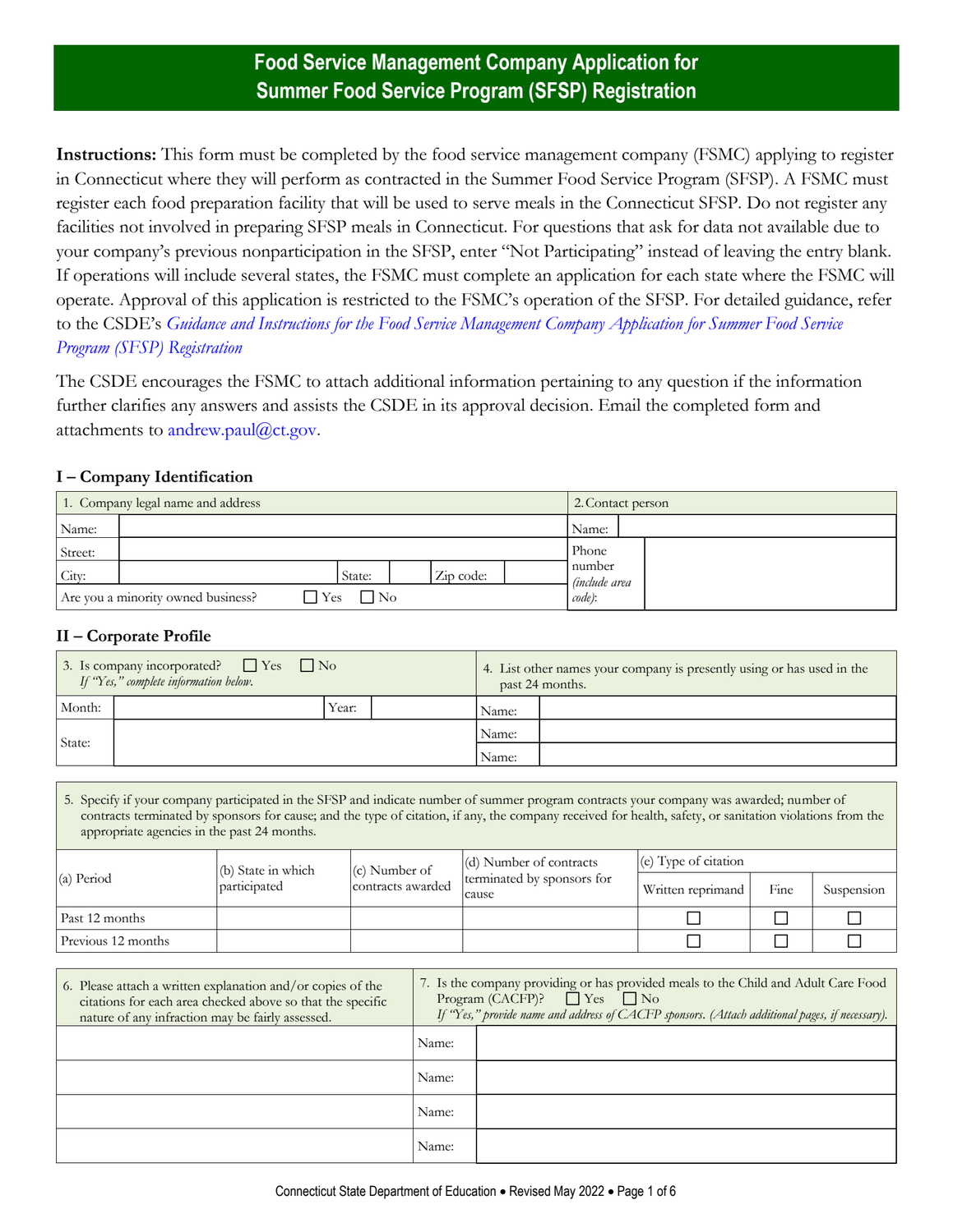# **Food Service Management Company Application for SFSP Registration**

#### **III – Personnel Profile**

| 8. List name and title of individuals from the company authorized to sign contracts. |       |  |  |
|--------------------------------------------------------------------------------------|-------|--|--|
| Name                                                                                 | Title |  |  |
|                                                                                      |       |  |  |
|                                                                                      |       |  |  |
|                                                                                      |       |  |  |
|                                                                                      |       |  |  |
|                                                                                      |       |  |  |
|                                                                                      |       |  |  |

| 9. List all individuals who are owners, officers, local area representatives, consultants, or plant managers. Advise andrew.paul@ct.gov of any changes during the duration of SFSP contracts awarded this year. |                     |                        |                                                                             |  |  |
|-----------------------------------------------------------------------------------------------------------------------------------------------------------------------------------------------------------------|---------------------|------------------------|-----------------------------------------------------------------------------|--|--|
| (a) Name                                                                                                                                                                                                        | (b) Officer (title) | (c) Manager (position) | (d) Other (e.g., any individual with at<br>least a 5% interest in the FSMC) |  |  |
|                                                                                                                                                                                                                 |                     |                        |                                                                             |  |  |
|                                                                                                                                                                                                                 |                     |                        |                                                                             |  |  |
|                                                                                                                                                                                                                 |                     |                        |                                                                             |  |  |

| 10. List persons (or any relative by blood or marriage) listed in section III, question 9, who presently have or had in the past two years a financial interest<br>in any other FSMC or SFSP sponsor. Such a financial interest may include, but not be limited to, stock ownership, loans, property, or contract for<br>supplies to a food service management company or program sponsor. (Attach additional pages, if necessary) |                                                                              |  |  |  |  |  |
|------------------------------------------------------------------------------------------------------------------------------------------------------------------------------------------------------------------------------------------------------------------------------------------------------------------------------------------------------------------------------------------------------------------------------------|------------------------------------------------------------------------------|--|--|--|--|--|
| (a) Name                                                                                                                                                                                                                                                                                                                                                                                                                           | (d) Nature of financial interest<br>(b) Month/year<br>(c) Company or sponsor |  |  |  |  |  |
|                                                                                                                                                                                                                                                                                                                                                                                                                                    |                                                                              |  |  |  |  |  |
|                                                                                                                                                                                                                                                                                                                                                                                                                                    |                                                                              |  |  |  |  |  |
|                                                                                                                                                                                                                                                                                                                                                                                                                                    |                                                                              |  |  |  |  |  |

| 11. List persons (or any relative by blood or marriage) listed in section III, question 9, who are presently serving or in the past two years have been an<br>owner, officer, consultant, plant manager, or in a similar function with any FSMC or SFSP sponsor. (Attach additional pages, if necessary). Email<br>andrew.paul@ct.gov if any changes occur during the duration of any awarded SFSP contracts. |  |  |  |  |  |
|---------------------------------------------------------------------------------------------------------------------------------------------------------------------------------------------------------------------------------------------------------------------------------------------------------------------------------------------------------------------------------------------------------------|--|--|--|--|--|
| (d) Nature of financial interest<br>(a) Name<br>(b) Month/year<br>(c) Company or sponsor                                                                                                                                                                                                                                                                                                                      |  |  |  |  |  |
|                                                                                                                                                                                                                                                                                                                                                                                                               |  |  |  |  |  |
|                                                                                                                                                                                                                                                                                                                                                                                                               |  |  |  |  |  |
|                                                                                                                                                                                                                                                                                                                                                                                                               |  |  |  |  |  |
|                                                                                                                                                                                                                                                                                                                                                                                                               |  |  |  |  |  |

| 12. Specify the type of contracts the company plans to bid on <i>(check one)</i> :<br>Meals contracted to be prepared at sponsor's sites.<br>Meals contracted to be prepared at company's facilities.<br>Both of the above<br>Delivery of meals only (skip questions $14-16$ ) | 13. Attach a copy of a current audited Balance Sheet Financial Statement<br>of the applying FSMC. Also include submission of the name and<br>mailing address and any other names under which such FSMC<br>presently or in the past two years has marketed its services. As part of<br>that submission, an aged schedule must be submitted presenting all<br>long-term and short-term liabilities for each company by creditors with<br>the appropriate amount for each. |
|--------------------------------------------------------------------------------------------------------------------------------------------------------------------------------------------------------------------------------------------------------------------------------|-------------------------------------------------------------------------------------------------------------------------------------------------------------------------------------------------------------------------------------------------------------------------------------------------------------------------------------------------------------------------------------------------------------------------------------------------------------------------|
|--------------------------------------------------------------------------------------------------------------------------------------------------------------------------------------------------------------------------------------------------------------------------------|-------------------------------------------------------------------------------------------------------------------------------------------------------------------------------------------------------------------------------------------------------------------------------------------------------------------------------------------------------------------------------------------------------------------------------------------------------------------------|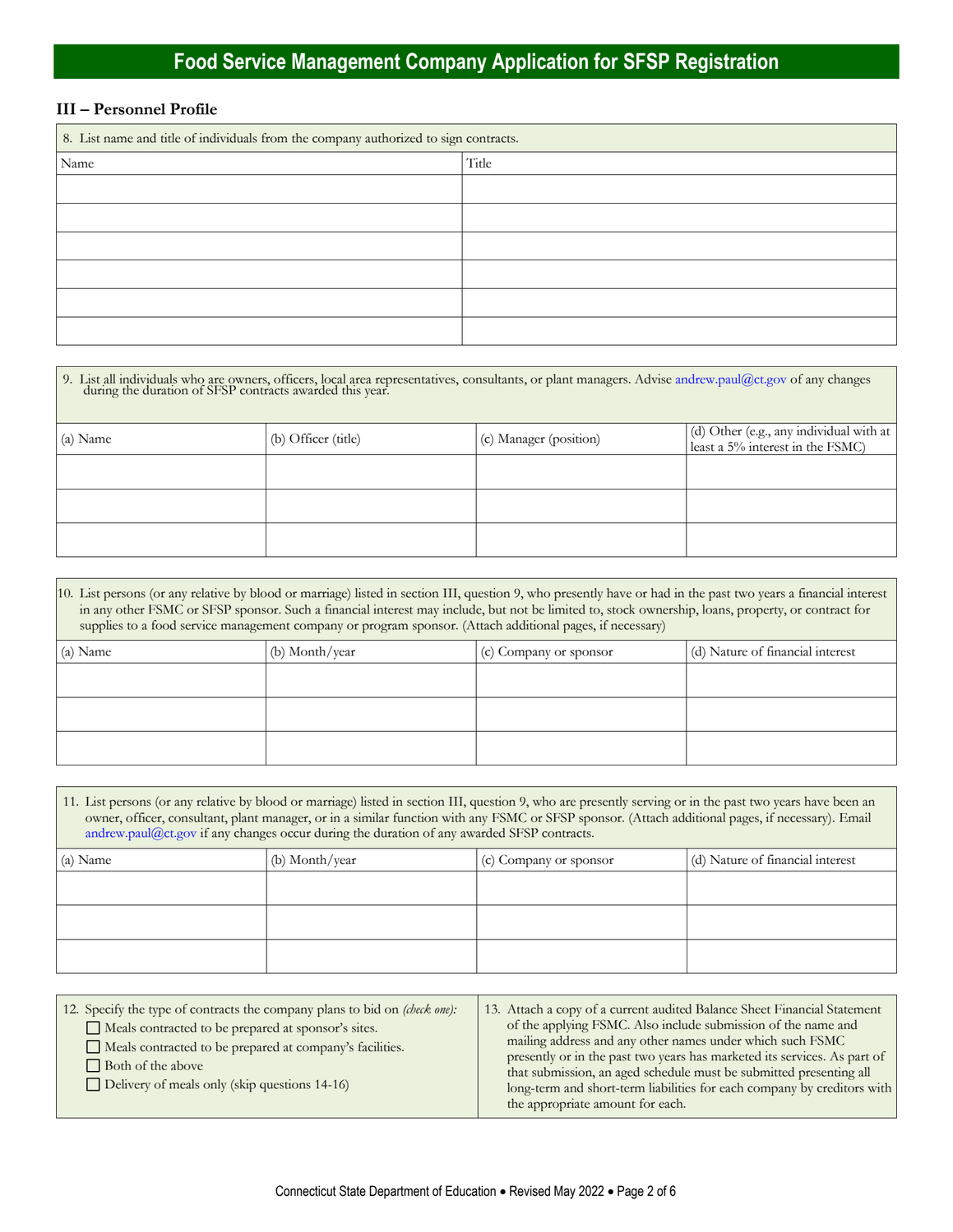# **Food Service Management Company Application for SFSP Registration**

## **IV – Facilities (List the following information for each facility applied for)**

|                          | 14. A) Facility name and address                                        | C) Was facility registered and used last year?<br>$\Box$ Yes<br>    No<br>If "Yes," list company name and address.                                                                                                                                                                  |
|--------------------------|-------------------------------------------------------------------------|-------------------------------------------------------------------------------------------------------------------------------------------------------------------------------------------------------------------------------------------------------------------------------------|
|                          | Name:                                                                   | Name:                                                                                                                                                                                                                                                                               |
|                          | Street:                                                                 | Street:                                                                                                                                                                                                                                                                             |
|                          | City:                                                                   | City:                                                                                                                                                                                                                                                                               |
|                          | Zip code:<br>State:                                                     | State:<br>Zip code:                                                                                                                                                                                                                                                                 |
| Facility 1               | B) Names and telephone numbers of plant managers<br>(include area code) | D) Did company use this facility for meal preparation on a year-round basis?<br>$\Box$ Yes $\Box$ No                                                                                                                                                                                |
|                          | Name:<br>Phone:<br>Name:                                                | E) Is a copy of current applicable<br>F) Maximum number of SFSP meals that<br>health, safety, and sanitation<br>can be adequately prepared in a 24-hour<br>certification attached? This facility<br>period:                                                                         |
|                          | Phone:                                                                  | cannot be considered for approval without                                                                                                                                                                                                                                           |
|                          | Name:                                                                   | attached certification.                                                                                                                                                                                                                                                             |
|                          | Phone:                                                                  | Hot:<br>$\Box$ Yes<br>$\Box$ No                                                                                                                                                                                                                                                     |
|                          | Name:                                                                   |                                                                                                                                                                                                                                                                                     |
|                          | Phone:                                                                  | Cold:                                                                                                                                                                                                                                                                               |
|                          |                                                                         |                                                                                                                                                                                                                                                                                     |
|                          | 15. A) Facility name and address                                        | C) Was facility registered and used last year?<br>$\Box$ Yes<br>$\Box$ No<br>If "Yes," list company name and address.                                                                                                                                                               |
|                          | Name:                                                                   | Name:                                                                                                                                                                                                                                                                               |
|                          | Street:                                                                 | Street:                                                                                                                                                                                                                                                                             |
|                          | City:                                                                   | City:                                                                                                                                                                                                                                                                               |
| $\mathbf{c}$<br>Facility | Zip code:<br>State:                                                     | Zip Code:<br>State:                                                                                                                                                                                                                                                                 |
|                          | B) Names and telephone numbers of plant managers<br>(include area code) | D) Did company use this facility for meal preparation on a year-round basis?<br>$\Box$ No<br>$\Box$ Yes                                                                                                                                                                             |
|                          | Name:<br>Phone:<br>Name:<br>Phone:                                      | E) Is a copy of current applicable<br>F) Maximum number of SFSP meals that<br>health, safety, and sanitation<br>can be adequately prepared in a 24-hour<br>certification attached? This facility<br>period:<br>cannot be considered for approval without<br>attached certification. |
|                          | Name:<br>Phone:                                                         | Hot:<br>$\Box$ No<br>$\Box$ Yes                                                                                                                                                                                                                                                     |
|                          | Name:                                                                   |                                                                                                                                                                                                                                                                                     |
|                          | Phone:                                                                  | Cold:                                                                                                                                                                                                                                                                               |
|                          | 16. A) Facility name and address                                        | C) Was facility registered and used last year?<br>$\Gamma$ Yes<br>$\Box$ No<br>If "Yes," list company name and address.                                                                                                                                                             |
|                          | Name:                                                                   | Name:                                                                                                                                                                                                                                                                               |
|                          | Street:                                                                 | Street:                                                                                                                                                                                                                                                                             |
|                          | City:                                                                   | City:                                                                                                                                                                                                                                                                               |
|                          | State:<br>Zip code:                                                     | State:<br>Zip code:                                                                                                                                                                                                                                                                 |
| $\tilde{\mathcal{E}}$    | B) Names and telephone numbers of plant managers<br>(include area code) | D) Did company use this facility for meal preparation on a year-round basis?<br>$\Box$ Yes<br>$\Box$ No                                                                                                                                                                             |
| Facility                 | Name:<br>Phone:<br>Name:<br>Phone:                                      | E) Is a copy of current applicable<br>F) Maximum number of SFSP meals that<br>health, safety, and sanitation<br>can be adequately prepared in a 24-hour<br>certification attached? This facility<br>period:<br>cannot be considered for approval without<br>attached certification. |
|                          | Name:                                                                   |                                                                                                                                                                                                                                                                                     |
|                          | Phone:                                                                  | Hot:<br>$\Box$ Yes<br>$\Box$ No                                                                                                                                                                                                                                                     |
|                          | Name:                                                                   |                                                                                                                                                                                                                                                                                     |
|                          | Phone:                                                                  | Cold:                                                                                                                                                                                                                                                                               |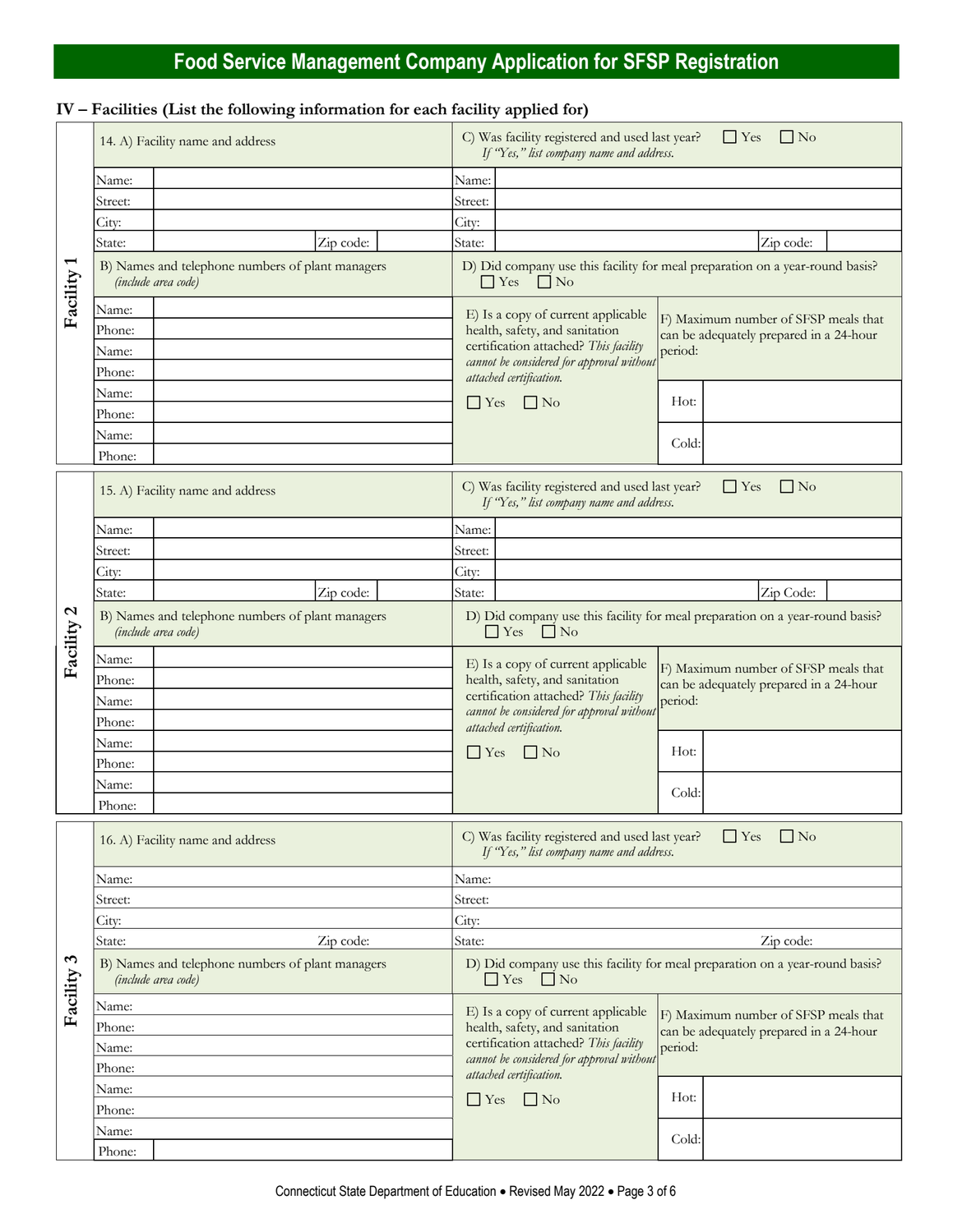#### **V – Certification**

I have been informed that the information supplied could be used in a USDA database and that deliberate misrepresentation may result in prosecution under applicable state and federal statutes.

If awarded the contract, the FSMC agrees to operate in accordance with current SFSP regulations and understands that it will not be paid for: meals that are delivered to nonapproved sites; meals that are delivered to approved sites outside of the agreed upon delivery time; or meals that do not meet the meal requirements, meal specifications, and food quality standards contained in the sponsor and FSMC contract.

I CERTIFY that the information supplied on this application is true, complete, and correct to the best of my knowledge. Any false statement or misrepresentation may be punishable by law (18 U.S.C 1001).

| 17. Name of authorized FSMC official ( <i>print</i> ) | Title<br>18. | 19. Signature of authorizing official | Date |
|-------------------------------------------------------|--------------|---------------------------------------|------|
|                                                       |              |                                       |      |

#### **VI – For CSDE Use Only (Do not complete this section)**

| 21. A) Specify the final status of the<br>applicant company at the close<br>of the program: | B)<br>Approved but terminated by CSDE during operation of program.<br>Denied, but reversed in a formal hearing or court action. |                     |                 |      |
|---------------------------------------------------------------------------------------------|---------------------------------------------------------------------------------------------------------------------------------|---------------------|-----------------|------|
| $\Box$ Approved                                                                             | If either of the above two reversals occurred list:                                                                             |                     |                 |      |
| Denied                                                                                      |                                                                                                                                 | Location of hearing | Hearing officer | Date |
| Withdrew before awarded                                                                     |                                                                                                                                 |                     |                 |      |
| Any Contracts                                                                               |                                                                                                                                 |                     |                 |      |

| 22. List the number of contracts the |  |          | 23. List the largest number of meals prepared per day by | 24. List the number of contracts terminated |  |
|--------------------------------------|--|----------|----------------------------------------------------------|---------------------------------------------|--|
| company was awarded in the SFSP.     |  |          | company (estimate) for SFSP in Connecticut.              | for cause by sponsor.                       |  |
| Number:                              |  | Meals: I |                                                          | Number:                                     |  |

| 25. What type of citations, if any, did the company receive from the state or local<br>health department for health, safety, or sanitation violations since May 1 of this<br>year? | 26. In which of the following areas, if any, did the company<br>demonstrate a pattern of violations in excess of the SFSP<br>sponsor's limits of acceptability in the previous operating year? |                                   |
|------------------------------------------------------------------------------------------------------------------------------------------------------------------------------------|------------------------------------------------------------------------------------------------------------------------------------------------------------------------------------------------|-----------------------------------|
| Citation                                                                                                                                                                           | Number                                                                                                                                                                                         | Late or missed deliveries         |
|                                                                                                                                                                                    |                                                                                                                                                                                                | Spoiled or incomplete meals       |
|                                                                                                                                                                                    |                                                                                                                                                                                                | Failure to unitize meals          |
|                                                                                                                                                                                    |                                                                                                                                                                                                | Failure to post performance bonds |
|                                                                                                                                                                                    |                                                                                                                                                                                                | $\Box$ Other (specify):           |

| 27. List each preparation facility that was approved and actually produced meals in the SFSP this past year. |             |                           |  |  |  |
|--------------------------------------------------------------------------------------------------------------|-------------|---------------------------|--|--|--|
| (a) Name                                                                                                     | (b) Address | (c) City, state, zip code |  |  |  |
|                                                                                                              |             |                           |  |  |  |
|                                                                                                              |             |                           |  |  |  |
|                                                                                                              |             |                           |  |  |  |
|                                                                                                              |             |                           |  |  |  |
|                                                                                                              |             |                           |  |  |  |
|                                                                                                              |             |                           |  |  |  |
|                                                                                                              |             |                           |  |  |  |

| 28.<br>. Administering agency official name ( <i>brint</i> ) | 29. Administering agency official's signature | 30.<br>J. Telephone number <i>(with area code)</i> |
|--------------------------------------------------------------|-----------------------------------------------|----------------------------------------------------|
|                                                              |                                               |                                                    |
|                                                              |                                               |                                                    |

FSMC contracts cannot be executed by service institutions unless the FSMC is registered in Connecticut. For more information, refer to [Registering Your Business](https://business.ct.gov/start/registering-your-business?language=en_US) and [https://business.ct.gov/.](https://business.ct.gov/?language=en_US)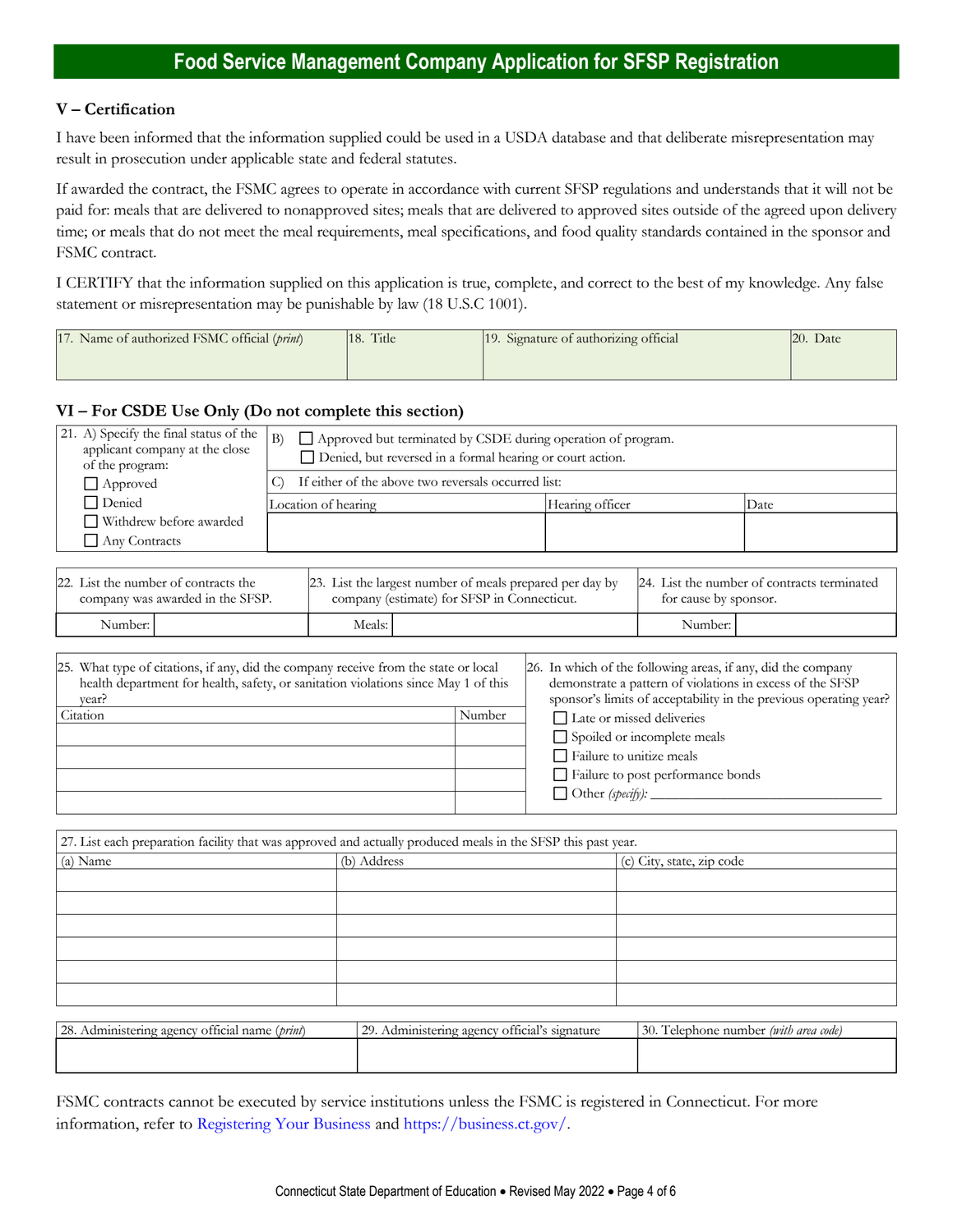# **Collection and Use of Information (Privacy Act of 1974)**

The following declaration is made pursuant to Public Law 93-579 (Privacy Act of 1974). The information you are asked to provide on your behalf or on the behalf of another is subject to provisions of the Privacy Act, which require that the U.S. Department of Agriculture (USDA) Food and Nutrition Service (FNS), and other federal agencies, give the following facts to each person from whom they request information:

- the statutory authority for the request and whether it is voluntary or mandatory to give the information;
- the uses which may be made of the information;
- to whom the information may be disclosed outside the USDA; and
- the effect of not providing all or part of the information.

## **CSDE authorization to collect information**

Per [Section 7 CFR 225.6\(g\)](https://www.ecfr.gov/current/title-7/subtitle-B/chapter-II/subchapter-A/part-225#p-225.6(g)) of the SFSP regulations, the CSDE requires each FSMC operating within the State of Connecticut to register based on State procedures; and to certify that the information submitted on the FSMC's application for registration is true and correct and that the FSMC is aware that misrepresentation may result in prosecution under applicable State and Federal statutes.

## **How the information may be used**

The information may be used to determine a FSMC's suitability to register in the program, or for enforcement purposes to determine if the SFSP regulations have been violated or enforcement proceedings are warranted.

## **Disclosure of the information outside the CSDE**

The CSDE may disclose information, without written consent of the individual, to other federal, state, or local authorities responsible for administering or enforcing the program, which may lead to the undertaking of investigations or the bringing of civil lawsuits or criminal prosecution. In addition, the CSDE may disclose information to a court, magistrate, or administrative tribunal when required in civil or criminal proceedings.

### **The effects of not providing the information**

The information requested is to assist the CSDE to determine a FSMC's suitability to register in the program, and to therefore receive benefits or services administered by the CSDE. If the requested information is not provided, it may result in a determination of non-registration because the CSDE does not have sufficient information to make an informed decision.